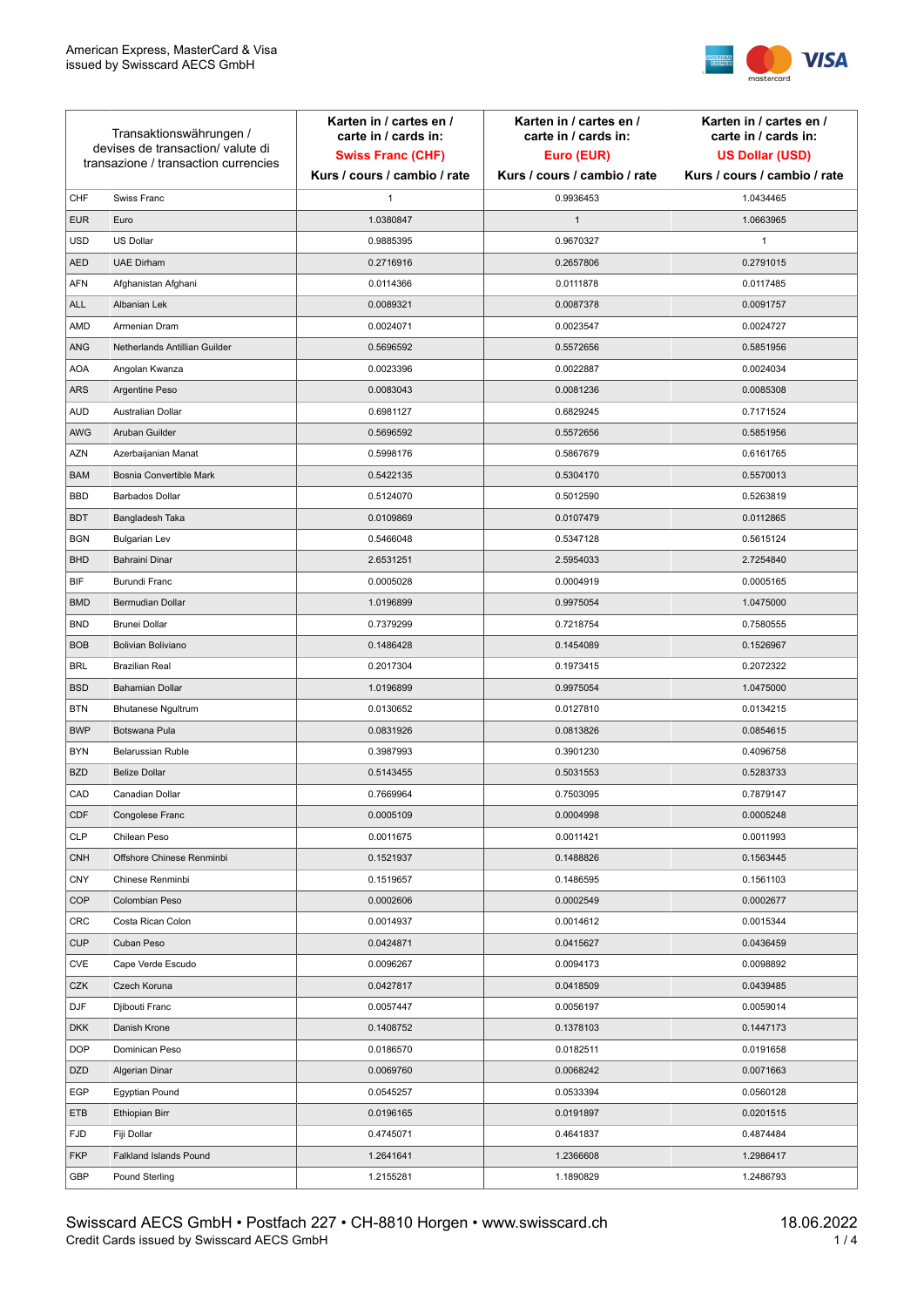

| Transaktionswährungen /<br>devises de transaction/valute di<br>transazione / transaction currencies |                        | Karten in / cartes en /<br>carte in / cards in: | Karten in / cartes en /<br>carte in / cards in: | Karten in / cartes en /<br>carte in / cards in: |
|-----------------------------------------------------------------------------------------------------|------------------------|-------------------------------------------------|-------------------------------------------------|-------------------------------------------------|
|                                                                                                     |                        | <b>Swiss Franc (CHF)</b>                        | Euro (EUR)                                      | <b>US Dollar (USD)</b>                          |
|                                                                                                     |                        | Kurs / cours / cambio / rate                    | Kurs / cours / cambio / rate                    | Kurs / cours / cambio / rate                    |
| <b>GEL</b>                                                                                          | Georgia Lari           | 0.3557551                                       | 0.3480152                                       | 0.3654576                                       |
| <b>GHS</b>                                                                                          | Ghana Cedi             | 0.1415646                                       | 0.1384847                                       | 0.1454255                                       |
| GIP                                                                                                 | Gibraltar Pound        | 1.2641641                                       | 1.2366608                                       | 1.2986417                                       |
| <b>GMD</b>                                                                                          | Gambia Dalasi          | 0.0208058                                       | 0.0203531                                       | 0.0213732                                       |
| <b>GNF</b>                                                                                          | Guinea Franc           | 0.0001180                                       | 0.0001154                                       | 0.0001212                                       |
| <b>GTQ</b>                                                                                          | Guatemala Quetzal      | 0.1320393                                       | 0.1291666                                       | 0.1356404                                       |
| GYD                                                                                                 | Guyana Dollar          | 0.0048802                                       | 0.0047740                                       | 0.0050133                                       |
| HKD                                                                                                 | Hong Kong Dollar       | 0.1259428                                       | 0.1232028                                       | 0.1293776                                       |
| <b>HNL</b>                                                                                          | Honduras Lempira       | 0.0415714                                       | 0.0406670                                       | 0.0427052                                       |
| <b>HRK</b>                                                                                          | Croatian Kuna          | 0.1437282                                       | 0.1406012                                       | 0.1476481                                       |
| <b>HTG</b>                                                                                          | Haiti Gourde           | 0.0087293                                       | 0.0085394                                       | 0.0089674                                       |
| <b>HUF</b>                                                                                          | Forint                 | 0.0026521                                       | 0.0025944                                       | 0.0027244                                       |
| <b>IDR</b>                                                                                          | Indonesia Rupiah       | 0.0000693                                       | 0.0000678                                       | 0.0000712                                       |
| <b>ILS</b>                                                                                          | New Israeli Sheqel     | 0.2901039                                       | 0.2837924                                       | 0.2980159                                       |
| <b>INR</b>                                                                                          | Indian Rupee           | 0.0130758                                       | 0.0127913                                       | 0.0134324                                       |
| IQD                                                                                                 | Iraqi Dinar            | 0.0006984                                       | 0.0006832                                       | 0.0007174                                       |
| <b>ISK</b>                                                                                          | <b>Iceland Krona</b>   | 0.0077127                                       | 0.0075449                                       | 0.0079230                                       |
| <b>JMD</b>                                                                                          | Jamaican Dollar        | 0.0066999                                       | 0.0065541                                       | 0.0068826                                       |
| <b>JOD</b>                                                                                          | Jordanian Dinar        | 1.4405135                                       | 1.4091735                                       | 1.4798007                                       |
| JPY                                                                                                 | Yen                    | 0.0074704                                       | 0.0073079                                       | 0.0076741                                       |
| <b>KES</b>                                                                                          | Kenyan Shilling        | 0.0087015                                       | 0.0085122                                       | 0.0089388                                       |
| <b>KGS</b>                                                                                          | Kyrgyzstan Som         | 0.0128261                                       | 0.0125471                                       | 0.0131759                                       |
| <b>KHR</b>                                                                                          | Cambodia Riel          | 0.0002513                                       | 0.0002458                                       | 0.0002582                                       |
| <b>KMF</b>                                                                                          | Comoro Franc           | 0.0021740                                       | 0.0021267                                       | 0.0022333                                       |
| <b>KRW</b>                                                                                          | Korean Republic Won    | 0.0007949                                       | 0.0007776                                       | 0.0008166                                       |
| <b>KWD</b>                                                                                          | Kuwaiti Dinar          | 3.2523461                                       | 3.1815876                                       | 3.3410476                                       |
| <b>KYD</b>                                                                                          | Cayman Islands Dollar  | 1.2236284                                       | 1.1970070                                       | 1.2570005                                       |
| KZT                                                                                                 | Kazakhstan Tenge       | 0.0022877                                       | 0.0022379                                       | 0.0023501                                       |
| LAK                                                                                                 | Lao Republic Kip       | 0.0000681                                       | 0.0000666                                       | 0.0000700                                       |
| LBP                                                                                                 | Lebanese Pound         | 0.0000410                                       | 0.0000401                                       | 0.0000421                                       |
| <b>LKR</b>                                                                                          | Sri Lanka Rupee        | 0.0028205                                       | 0.0027591                                       | 0.0028974                                       |
| LRD                                                                                                 | Liberian Dollar        | 0.0067085                                       | 0.0065625                                       | 0.0068915                                       |
| <b>LSL</b>                                                                                          | Lesotho Lothi          | 0.0638483                                       | 0.0624592                                       | 0.0655896                                       |
| LYD                                                                                                 | Libyan Dinar           | 0.2113915                                       | 0.2067924                                       | 0.2171568                                       |
| <b>MAD</b>                                                                                          | Moroccan Dirham        | 0.0991390                                       | 0.0969821                                       | 0.1018428                                       |
| MDL                                                                                                 | Moldovan Leu           | 0.0532480                                       | 0.0520895                                       | 0.0547002                                       |
| <b>MGA</b>                                                                                          | Malagasy Ariary        | 0.0002517                                       | 0.0002462                                       | 0.0002586                                       |
| MKD                                                                                                 | Macedonia Denar        | 0.0173312                                       | 0.0169541                                       | 0.0178039                                       |
| <b>MMK</b>                                                                                          | Myanmar Kyat           | 0.0005512                                       | 0.0005392                                       | 0.0005662                                       |
| <b>MNT</b>                                                                                          | Mongolia Tugrik        | 0.0003253                                       | 0.0003182                                       | 0.0003342                                       |
| <b>MOP</b>                                                                                          | Macao Pataca           | 0.1261992                                       | 0.1234536                                       | 0.1296410                                       |
| <b>MRU</b>                                                                                          | Mauritanian Ouguiya    | 0.0280632                                       | 0.0274527                                       | 0.0288286                                       |
| <b>MUR</b>                                                                                          | <b>Mauritius Rupee</b> | 0.0229509                                       | 0.0224516                                       | 0.0235768                                       |
| <b>MVR</b>                                                                                          | Maldives Rufiyaa       | 0.0660690                                       | 0.0646316                                       | 0.0678709                                       |
| <b>MWK</b>                                                                                          | Malawi Kwacha          | 0.0010018                                       | 0.0009800                                       | 0.0010291                                       |
| MXN                                                                                                 | Mexican Peso           | 0.0502154                                       | 0.0491229                                       | 0.0515849                                       |
| <b>MYR</b>                                                                                          | Malaysian Ringgit      | 0.2321091                                       | 0.2270593                                       | 0.2384394                                       |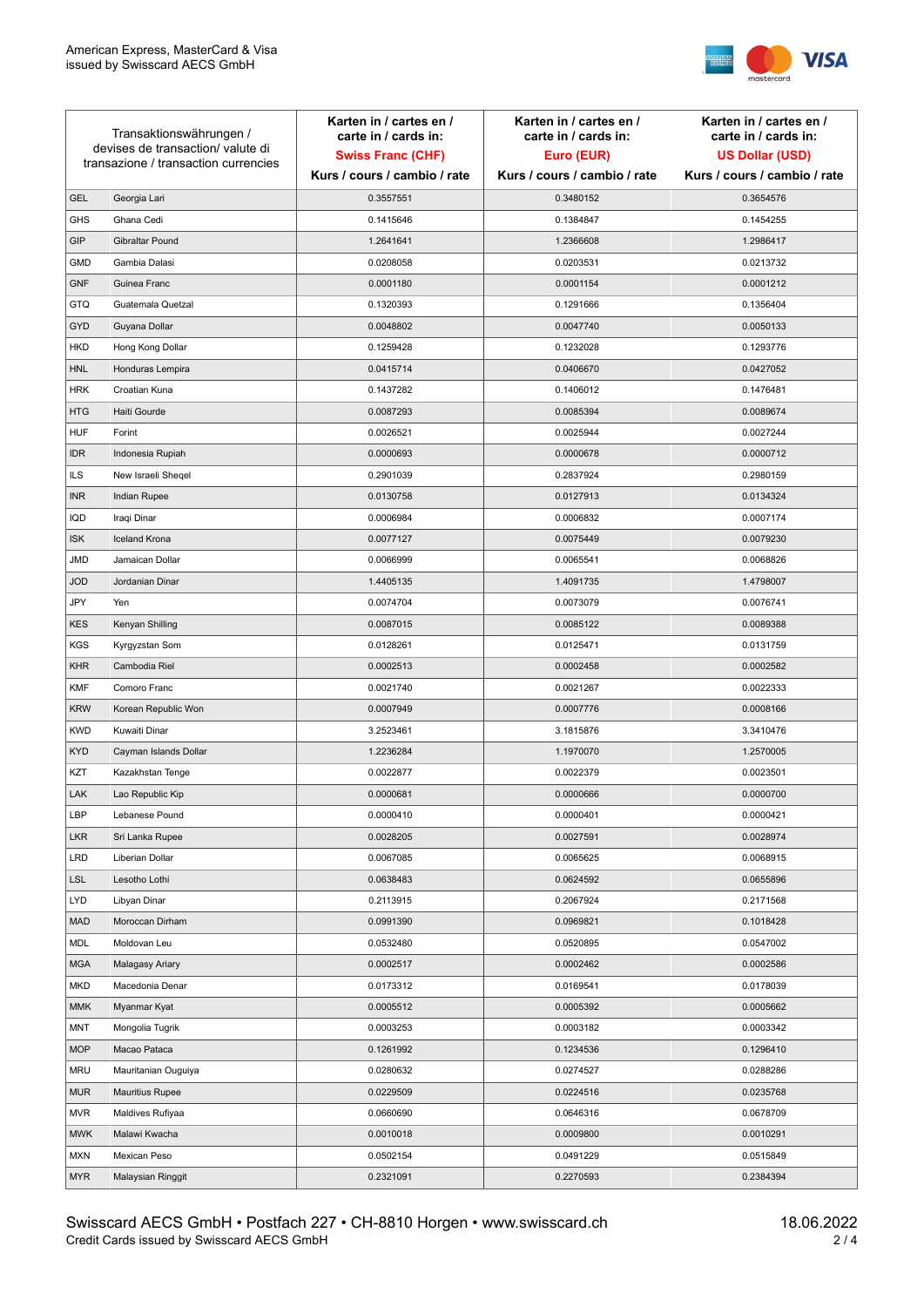

| Transaktionswährungen /<br>devises de transaction/valute di<br>transazione / transaction currencies |                             | Karten in / cartes en /<br>carte in / cards in:<br><b>Swiss Franc (CHF)</b> | Karten in / cartes en /<br>carte in / cards in:<br>Euro (EUR) | Karten in / cartes en /<br>carte in / cards in:<br><b>US Dollar (USD)</b> |
|-----------------------------------------------------------------------------------------------------|-----------------------------|-----------------------------------------------------------------------------|---------------------------------------------------------------|---------------------------------------------------------------------------|
|                                                                                                     |                             | Kurs / cours / cambio / rate                                                | Kurs / cours / cambio / rate                                  | Kurs / cours / cambio / rate                                              |
| <b>MZN</b>                                                                                          | Mozambique Metical          | 0.0159349                                                                   | 0.0155882                                                     | 0.0163695                                                                 |
| <b>NAD</b>                                                                                          | Namibia Dollar              | 0.0638399                                                                   | 0.0624510                                                     | 0.0655810                                                                 |
| <b>NGN</b>                                                                                          | Nigeria Naira               | 0.0024342                                                                   | 0.0023812                                                     | 0.0025006                                                                 |
| <b>NIO</b>                                                                                          | Nicaragua Cordoba Oro       | 0.0286034                                                                   | 0.0279811                                                     | 0.0293835                                                                 |
| <b>NOK</b>                                                                                          | Norwegian Krone             | 0.0999844                                                                   | 0.0978091                                                     | 0.1027113                                                                 |
| <b>NPR</b>                                                                                          | Nepalese Rupee              | 0.0081724                                                                   | 0.0079946                                                     | 0.0083953                                                                 |
| <b>NZD</b>                                                                                          | New Zealand Dollar          | 0.6323055                                                                   | 0.6185490                                                     | 0.6495504                                                                 |
| <b>OMR</b>                                                                                          | Oman Rial                   | 2.5934741                                                                   | 2.5370501                                                     | 2.6642061                                                                 |
| PAB                                                                                                 | Panamanian Balboa           | 1.0196899                                                                   | 0.9975054                                                     | 1.0475000                                                                 |
| <b>PEN</b>                                                                                          | Peru Sol                    | 0.2758035                                                                   | 0.2698031                                                     | 0.2833255                                                                 |
| <b>PGK</b>                                                                                          | Papua New Guinea Kina       | 0.2895919                                                                   | 0.2832915                                                     | 0.2974900                                                                 |
| PHP                                                                                                 | Philippine Peso             | 0.0190934                                                                   | 0.0186780                                                     | 0.0196141                                                                 |
| <b>PKR</b>                                                                                          | Pakistan Rupee              | 0.0048804                                                                   | 0.0047742                                                     | 0.0050135                                                                 |
| <b>PLN</b>                                                                                          | Zloty                       | 0.2240476                                                                   | 0.2191732                                                     | 0.2301581                                                                 |
| <b>PYG</b>                                                                                          | Paraguay Guarani            | 0.0001489                                                                   | 0.0001457                                                     | 0.0001530                                                                 |
| QAR                                                                                                 | Qatari Rial                 | 0.2741174                                                                   | 0.2681537                                                     | 0.2815934                                                                 |
| <b>RON</b>                                                                                          | Leu                         | 0.2186512                                                                   | 0.2138942                                                     | 0.2246145                                                                 |
| <b>RSD</b>                                                                                          | Serbian Dinar               | 0.0091078                                                                   | 0.0089096                                                     | 0.0093562                                                                 |
| <b>RUB</b>                                                                                          | Russian Ruble               | 0.0180651                                                                   | 0.0176721                                                     | 0.0185578                                                                 |
| <b>RWF</b>                                                                                          | Rwanda Franc                | 0.0009999                                                                   | 0.0009781                                                     | 0.0010272                                                                 |
| SAR                                                                                                 | Saudi Riyal                 | 0.2660199                                                                   | 0.2602323                                                     | 0.2732751                                                                 |
| <b>SBD</b>                                                                                          | Solomon Islands Dollar      | 0.1302144                                                                   | 0.1273814                                                     | 0.1337657                                                                 |
| <b>SCR</b>                                                                                          | Seychelles Rupee            | 0.0739425                                                                   | 0.0723338                                                     | 0.0759591                                                                 |
| <b>SDG</b>                                                                                          | Sudanese Pound              | 0.0022894                                                                   | 0.0022396                                                     | 0.0023518                                                                 |
| <b>SEK</b>                                                                                          | Swedish Krona               | 0.0978699                                                                   | 0.0957406                                                     | 0.1005391                                                                 |
| SGD                                                                                                 | Singapore Dollar            | 0.7153869                                                                   | 0.6998228                                                     | 0.7348977                                                                 |
| <b>SHP</b>                                                                                          | St Helena Pound             | 1.2641641                                                                   | 1.2366608                                                     | 1.2986417                                                                 |
| <b>SLL</b>                                                                                          | Sierra Leone Leone          | 0.0000775                                                                   | 0.0000758                                                     | 0.0000796                                                                 |
| SOS                                                                                                 | Somali shilling             | 0.0017649                                                                   | 0.0017265                                                     | 0.0018130                                                                 |
| SRD                                                                                                 | Suriname Dollar             | 0.0468264                                                                   | 0.0458076                                                     | 0.0481035                                                                 |
| SSD                                                                                                 | South Sudanese Pound        | 0.0020914                                                                   | 0.0020459                                                     | 0.0021484                                                                 |
| <b>STN</b>                                                                                          | Sao Tome and Principe Dobra | 0.0431800                                                                   | 0.0422406                                                     | 0.0443577                                                                 |
| <b>SVC</b>                                                                                          | El Salvador Colon           | 0.1165360                                                                   | 0.1140006                                                     | 0.1197143                                                                 |
| SZL                                                                                                 | Swaziland Lilangeni         | 0.0638455                                                                   | 0.0624565                                                     | 0.0655868                                                                 |
| THB                                                                                                 | Baht                        | 0.0285695                                                                   | 0.0279479                                                     | 0.0293487                                                                 |
| TJS                                                                                                 | Tajikistan Somoni           | 0.0945120                                                                   | 0.0924558                                                     | 0.0970896                                                                 |
| <b>TMT</b>                                                                                          | Turkmenistan Manat          | 0.2921748                                                                   | 0.2858182                                                     | 0.3001433                                                                 |
| <b>TND</b>                                                                                          | <b>Tunisian Dinar</b>       | 0.3393311                                                                   | 0.3319486                                                     | 0.3485857                                                                 |
| <b>TOP</b>                                                                                          | Tonga Pa'anga               | 0.4494793                                                                   | 0.4397004                                                     | 0.4617380                                                                 |
| <b>TRY</b>                                                                                          | Turkish Lira                | 0.0585688                                                                   | 0.0572946                                                     | 0.0601662                                                                 |
| TTD                                                                                                 | Trinidad & Tobago Dollar    | 0.1509679                                                                   | 0.1476834                                                     | 0.1550853                                                                 |
| <b>TWD</b>                                                                                          | New Taiwan Dollar           | 0.0342669                                                                   | 0.0335214                                                     | 0.0352015                                                                 |
| <b>TZS</b>                                                                                          | Tanzanian Shilling          | 0.0004382                                                                   | 0.0004287                                                     | 0.0004502                                                                 |
| <b>UAH</b>                                                                                          | Ukraine Hryvnia             | 0.0348554                                                                   | 0.0340971                                                     | 0.0358060                                                                 |
| <b>UGX</b>                                                                                          | Uganda Shilling             | 0.0002738                                                                   | 0.0002678                                                     | 0.0002813                                                                 |
| <b>UYU</b>                                                                                          | Peso Uruguayo               | 0.0254974                                                                   | 0.0249427                                                     | 0.0261928                                                                 |
| UZS                                                                                                 | Uzbekistan Sum              | 0.0000931                                                                   | 0.0000911                                                     | 0.0000956                                                                 |